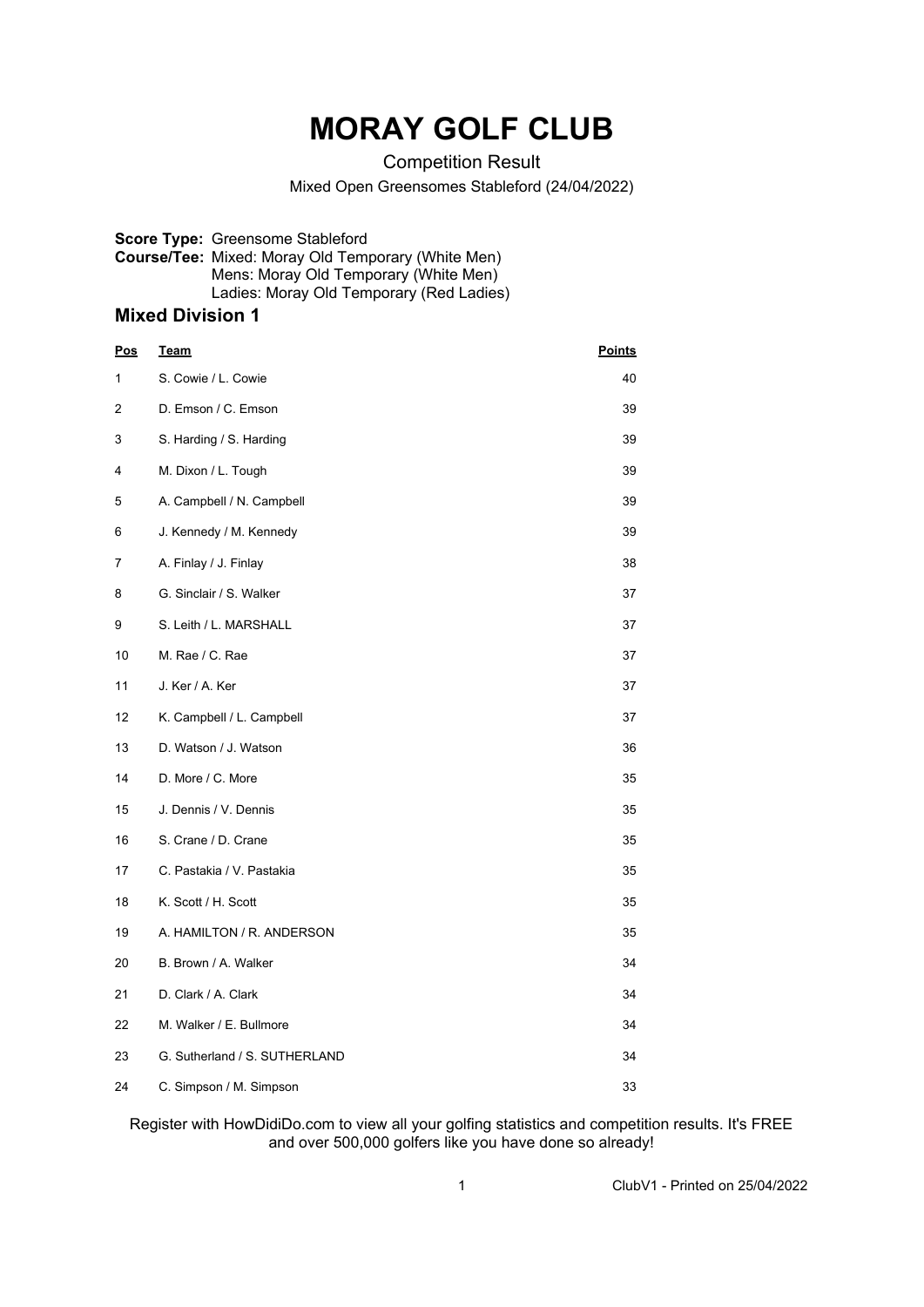#### **Score Type:** Greensome Stableford

**Course/Tee:** Mixed: Moray Old Temporary (White Men) Mens: Moray Old Temporary (White Men) Ladies: Moray Old Temporary (Red Ladies)

#### **Mixed Division 1**

| Pos | <b>Team</b>                     | <b>Points</b> |  |
|-----|---------------------------------|---------------|--|
| 25  | P. Major / A. Major             | 33            |  |
| 26  | P. Rawlinson / D. Rawlinson     | 33            |  |
| 27  | C. Fraser / V. Mitchell         | 33            |  |
| 28  | J. Wood / L. Wood               | 33            |  |
| 29  | N. Howie / L. Howie             | 33            |  |
| 30  | H. McBeath / K. McBeath         | 33            |  |
| 31  | S. Hales / T. Hales             | 33            |  |
| 32  | I. Cowie / M. Cowie             | 32            |  |
| 33  | M. Oliver / H. Oliver           | 32            |  |
| 34  | W. Bruce / M. Bruce             | 31            |  |
| 35  | C. McConnachie / M. McConnachie | 31            |  |
| 36  | G. Ross / H. FLYNN              | 31            |  |
| 37  | I. Fraser / A. Fraser           | 31            |  |
| 38  | B. Adam / R. Adam               | 30            |  |
| 39  | J. Wilson / A. WILSON           | 30            |  |
| 40  | T. Struthers / A. Dalrymple     | 30            |  |
| 41  | P. Banks / E. Banks             | 29            |  |
| 42  | E. Tough / G. Smith             | 29            |  |
| 43  | G. Madigan / B. Caie            | 29            |  |
| 44  | J. Baldwin / A. Shepherd        | 29            |  |
| 45  | J. Young / I. Smith             | 27            |  |
| 46  | A. Reid / D. REID               | 27            |  |
| 47  | N. Cunningham / J. Roxburgh     | 27            |  |
| 48  | W. McKay / J. McKay             | 26            |  |
| 49  | G. Glen / S. Glen               | 26            |  |
| 50  | J. Kemp / K. Valentine          | 25            |  |
| 51  | A. Pearston / H. DUGGUA         | 24            |  |

#### Register with HowDidiDo.com to view all your golfing statistics and competition results. It's FREE and over 500,000 golfers like you have done so already!